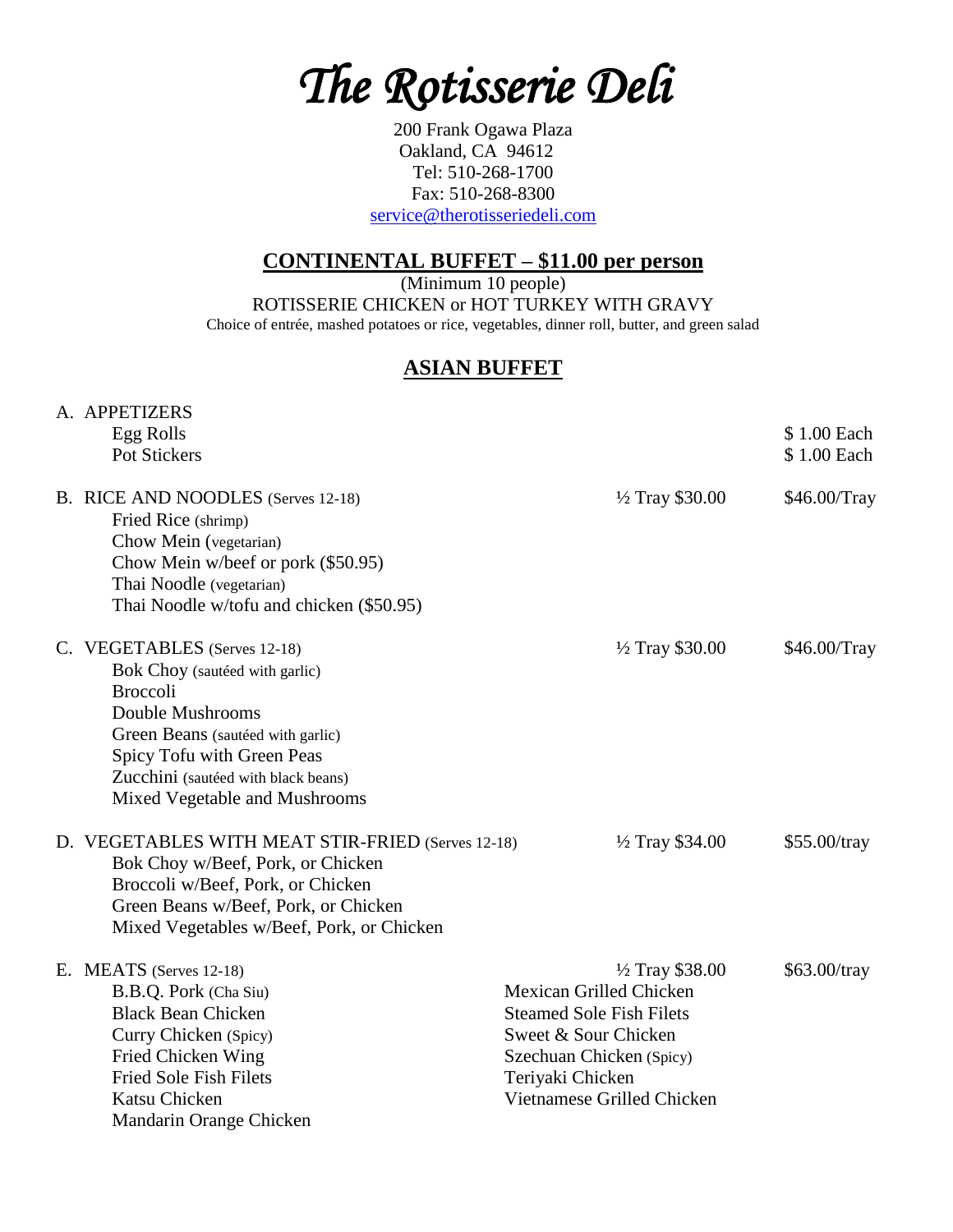#### F. CUSTOMIZE YOUR OWN DISHES (serves 20 people) \$280.00

20 Egg Rolls, 20 Pot Stickers

1 pan of Rice or Noodle (choose from item B)

1 pan of Vegetable (choose from item C)

2 pans of Meat (choose from item E)

20 Assorted Drinks

## **SANDWICHES**

|    | (Prices are per person)                                                                                                                                                   |                 |
|----|---------------------------------------------------------------------------------------------------------------------------------------------------------------------------|-----------------|
|    | A. ASSORTED SANDWICH PLATTER                                                                                                                                              | \$10.00         |
|    | Sandwiches are cut in halves or quarters                                                                                                                                  |                 |
|    | B. MAKE YOUR OWN SANDWICH PLATTER (minimum order of 10 people)                                                                                                            | \$11.25         |
|    | Includes meat and cheese platter, condiment platter, and bread platter                                                                                                    |                 |
|    | C. MEAT AND CHEESE PLATTER (minimum order of 10 people)                                                                                                                   | \$10.75         |
|    | An assortment of meats including: turkey, roast beef, corned beef, salami, ham, bologna, and assorted cheese, etc.<br>D. TOTAL LUNCH PACKAGE (minimum order of 10 people) | \$14.00         |
|    | <b>Total Lunch Package includes</b>                                                                                                                                       |                 |
|    | Meat and cheese platter<br>$\overline{\phantom{a}}$                                                                                                                       |                 |
|    | Assorted bread platter                                                                                                                                                    |                 |
|    | Platter of lettuces, tomatoes, onions, pickles, sprouts, peppercini, & condiments on the side                                                                             |                 |
|    | A salad bowl: choose from pasta, potato, macaroni, baja beans, or garden salad<br>$\overline{\phantom{a}}$                                                                |                 |
|    | Assorted chips<br>$\blacksquare$<br>Assorted drinks<br>$\overline{\phantom{a}}$                                                                                           |                 |
|    | E. BOXED LUNCH Perfect for meetings, picnics, or on-the-go lunch                                                                                                          | \$11.50         |
|    | Includes a sandwich, salad with dressing, and a cookie nicely packaged in a container                                                                                     |                 |
|    | ADD A BEVERAGE TO THE BOXED LUNCH                                                                                                                                         | \$12.75         |
|    | ADD A BEVERAGE AND CHIPS TO THE BOXED LUNCH                                                                                                                               | \$14.00         |
|    |                                                                                                                                                                           |                 |
|    | <b>SALADS</b>                                                                                                                                                             |                 |
|    | Available individually packed or in a large bowl                                                                                                                          |                 |
|    | (Minimum order of 10 people)                                                                                                                                              |                 |
|    | (Prices are per person)                                                                                                                                                   |                 |
|    | A. POTATO, MACARONI, COLESLAW or PASTA SALAD                                                                                                                              | \$2.95          |
|    | <b>B. GARDEN SALAD</b>                                                                                                                                                    | \$2.95          |
|    | Lettuces, tomatoes, carrots, mushrooms, and cucumbers                                                                                                                     |                 |
|    | C. SPINACH OR SPRING MIX                                                                                                                                                  | \$3.95          |
|    | D. CHEF'S SALAD                                                                                                                                                           | \$13.00         |
|    | Lettuces, tomatoes, carrots, sprouts, eggs, turkey, ham, and cheese                                                                                                       |                 |
|    | E. PAPAYA SALAD (Vietnamese Style)                                                                                                                                        | \$3.95          |
|    | Papaya, carrots, mints, cilantros, with fish sauce                                                                                                                        |                 |
|    | F. CHINESE CHICKEN SALAD                                                                                                                                                  | \$13.00         |
|    | Lettuces, grilled chicken breast, cilantros, green onions, gingers, peanuts, sesame seeds,                                                                                |                 |
|    | and seasoning                                                                                                                                                             |                 |
|    | G. CAESER SALAD                                                                                                                                                           | \$10.25         |
|    | - With chicken                                                                                                                                                            | \$13.00         |
|    | H. BAJA BEAN                                                                                                                                                              | \$3.95          |
| Ι. | <b>CUCUMBER SALAD</b>                                                                                                                                                     | \$3.95          |
|    | J. SPICY TOFU SALAD                                                                                                                                                       | \$3.95          |
|    | K. SPICY SNAP PEA SALAD                                                                                                                                                   | \$3.95          |
|    | L. CARROT SALAD                                                                                                                                                           | \$2.95          |
|    | M. VIETNAMESE SPRING ROLL (SHRIMP)                                                                                                                                        | per roll \$3.75 |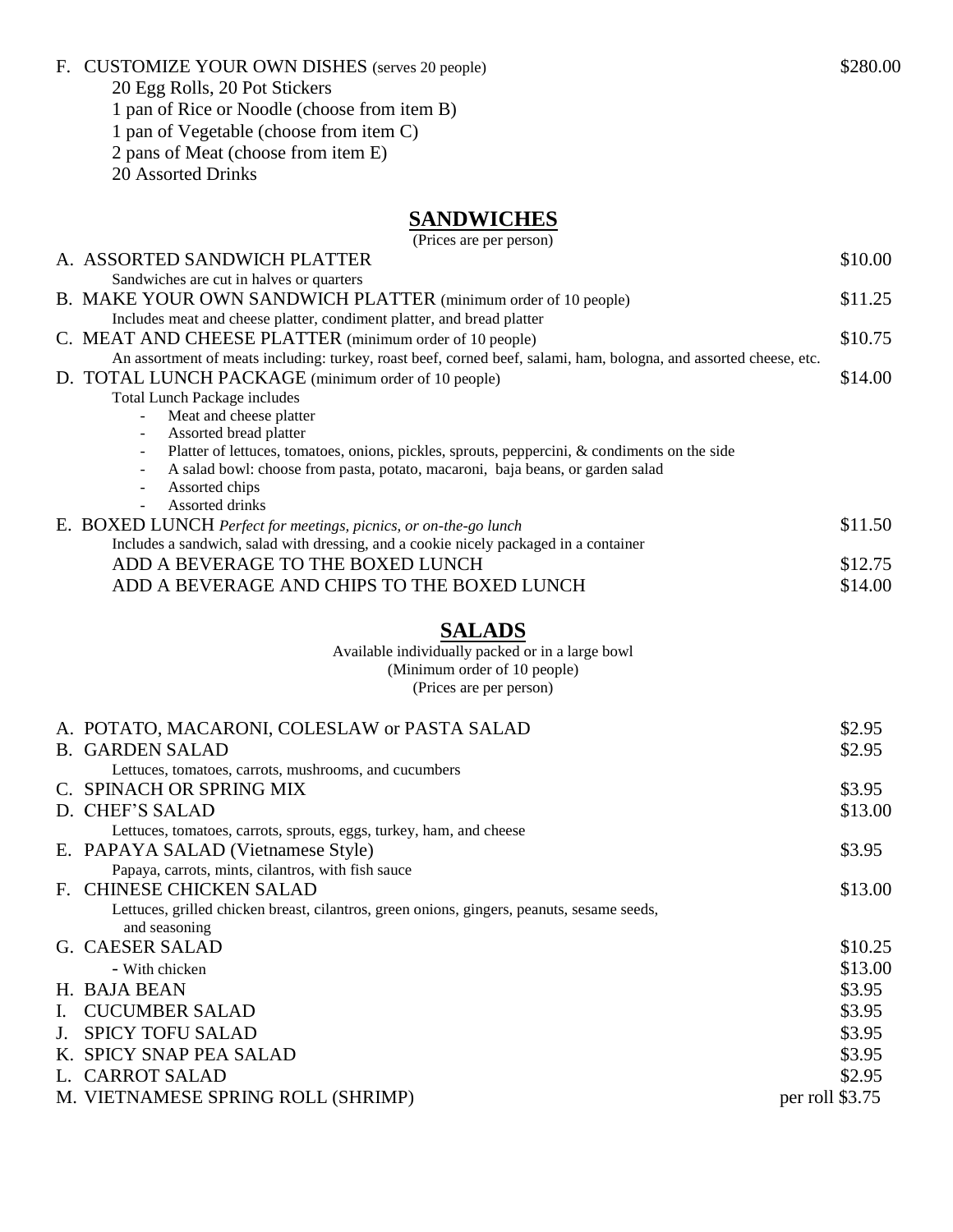# **SALAD BAR BUFFET- \$13.50 per person**

(Minimum 20 people)

Freshly prepared salad selections of your choice, including any of the following:

- Choice of Romaine lettuce, iceberg lettuce or spinach
- Thai Noodle (SPICY)
- Chinese Chicken Salad
- Fruit Salad
- Fresh Vegetables: broccoli, cherry tomatoes, cucumbers, mushrooms, sprouts, & carrots
- Deli Meat Tray (turkey, ham, and salami)
- Avocado
- Egg Salad
- Potato Salad OR Macaroni Salad
- Sushi (add \$.75/person)
- Dressing choice of 2: Creamy Caesar, 1,000 Island, Ranch, Oriental, Sesame Thai, Balsamic Vinaigrette, Blue Cheese, and Italian

# **FRUITS, DESSERTS, AND OTHERS**

|             | (Prices are per person)                                                                                                                                                                                       |           |                               |                                                                      |  |  |
|-------------|---------------------------------------------------------------------------------------------------------------------------------------------------------------------------------------------------------------|-----------|-------------------------------|----------------------------------------------------------------------|--|--|
|             | A. FRUIT SALAD<br>Mixed freshly cut seasonal fruits                                                                                                                                                           |           | <b>SM</b><br><b>MED</b>       | \$39.95 10-15 people<br>\$59.95 20-25 people                         |  |  |
|             |                                                                                                                                                                                                               |           | LG                            | \$79.95 25-30 people                                                 |  |  |
|             | <b>B. FRUIT PLATTER</b><br>A platter of fresh sliced fruits including: strawberries, cantaloupes, pineapples, honeydews,<br>watermelons and grapes. Some items are seasonal.                                  |           | SM<br><b>MED</b><br>LG        | \$41.95 10-15 people<br>\$64.95 20-25 people<br>\$81.95 25-30 people |  |  |
|             | C. AMBROSIA FRUIT SALAD<br>Fruit salad mixed in whipped cream, sour cream, and coconut.                                                                                                                       |           | <b>SM</b><br><b>MED</b><br>LG | \$39.95 10-15 people<br>\$59.95 20-25 people<br>\$79.95 25-30 people |  |  |
|             | D. CHEESE AND CRACKER PLATTER (minimum order of 10 people)<br>A platter of assorted cheese and an assortment of crackers                                                                                      |           | SM<br><b>MED</b><br>LG        | \$41.95 10-15 people<br>\$64.95 20-25 people<br>\$81.95 25-30 people |  |  |
|             | E. VEGETABLES AND DIP (minimum order of 10 people)<br>A platter of fresh vegetables including cucumbers, carrots, mushrooms, broccoli, celeries, tomatoes,<br>and cauliflowers served with garlic spinach dip |           | <b>SM</b><br><b>MED</b><br>LG | \$39.95 10-15 people<br>\$59.95 20-25 people<br>\$79.95 25-30 people |  |  |
|             | F. SUSHI PLATTER (6 pieces per person)<br>An assortment of sushi including California Roll, Tuna, Spicy Tuna, and Vegetarian roll                                                                             |           |                               | \$7.50                                                               |  |  |
|             | G. ASSORTED COOKIE PLATTER                                                                                                                                                                                    |           |                               | \$2.25                                                               |  |  |
|             | H. ASSORTED BAR PLATTER                                                                                                                                                                                       |           |                               | \$3.25                                                               |  |  |
| Ι.          | ASSORTED COOKIE AND BAR PLATTER                                                                                                                                                                               |           |                               | \$3.00                                                               |  |  |
| $J_{\cdot}$ | <b>BROWNIE PLATTER</b>                                                                                                                                                                                        |           |                               | \$3.25                                                               |  |  |
|             | K. CAKES<br>L. YOGURT PARFAIT                                                                                                                                                                                 | SM \$2.95 |                               | \$3.50<br>LG \$4.75                                                  |  |  |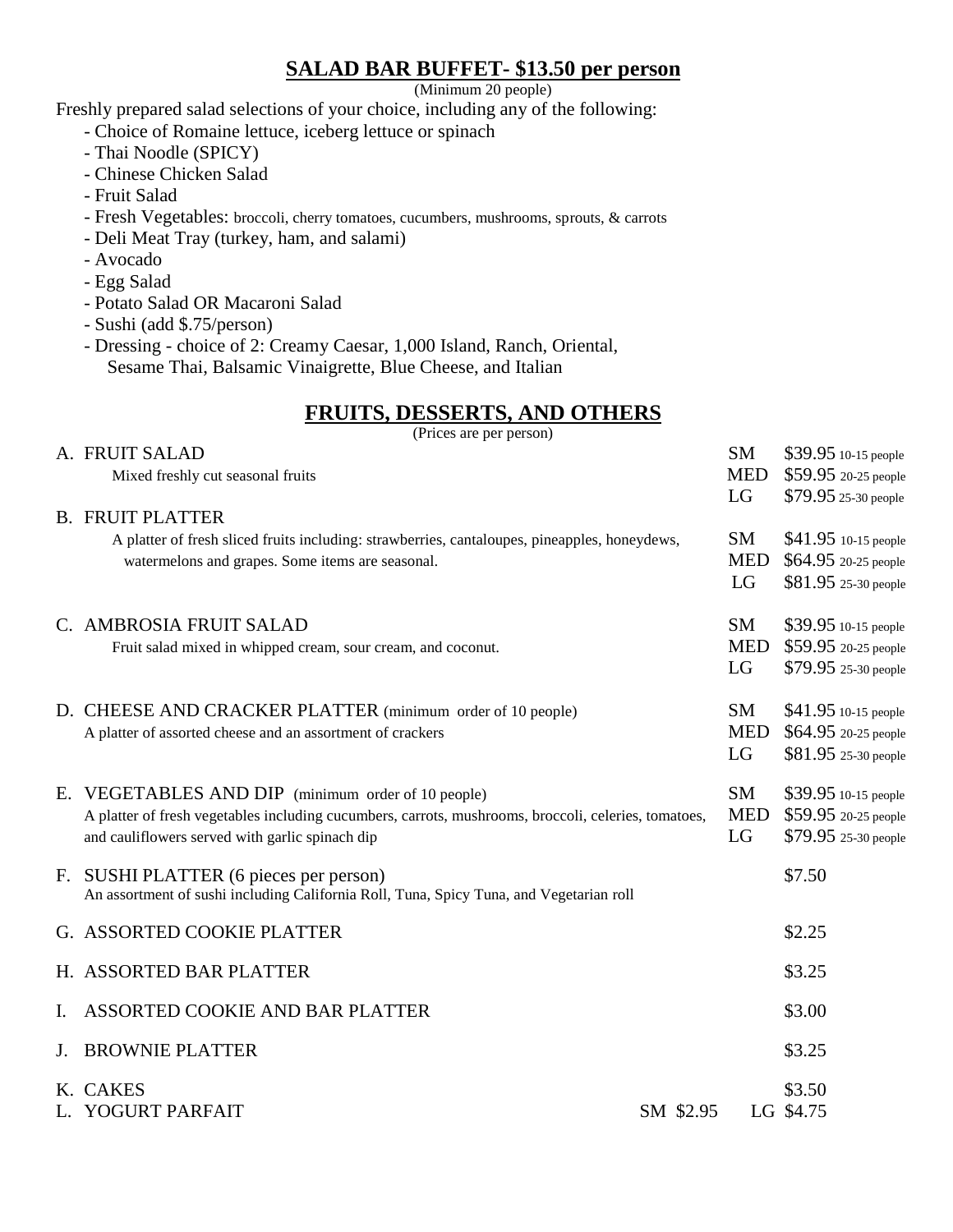#### **BREAKFAST**

(Prices are per person)

| A. BREAKFAST BUFFET (minimum order of 20 people)<br>Including bacon strips, sausages, hash browns or tater tots, scrambled eggs or scrambled<br>eggs with vegetables and cheese, and French toast | \$9.00                                     |
|---------------------------------------------------------------------------------------------------------------------------------------------------------------------------------------------------|--------------------------------------------|
| <b>B. BREAKFAST SANDWICHES PLATTER</b><br><b>Scrambled Eggs</b><br>Scrambled Eggs and Ham or sausage<br>Scrambled Eggs and Bacon                                                                  | \$3.75<br>\$4.75<br>\$5.25                 |
| C. PASTRIES TRAY<br>An assortment of donuts, Danishes, cinnamon rolls, muffins, scones, croissants, and bagels                                                                                    | \$2.95                                     |
| D. BAGEL W/ CREAM CHEESE TRAY                                                                                                                                                                     | \$2.75                                     |
| E. BAGEL W/BUTTER AND STRAWBERRY JAM TRAY                                                                                                                                                         | \$2.75                                     |
| F. BAGEL W/CREAM CHEESE, TOMATO, AND CUCUMBER                                                                                                                                                     | \$3.50                                     |
| G. BAGEL W/ASSORTED CREAM CHEESE TRAY<br>An assortment of bagels with regular cream cheese,<br>lox shmear, veggie shmear, and sundried tomato shmear                                              | \$4.25                                     |
| Bagel flavors: plain, sesame, all seeds, onion, raisin, Asiago cheese, and whole wheat                                                                                                            |                                            |
| I. WHOLE FRUIT<br>- Banana<br>- Apple<br>- Orange                                                                                                                                                 | \$0.75 each<br>\$1.25 each<br>$$1.25$ each |
| <b>BEVERAGES</b><br>A. COFFEE (by the pot, serves 8-10 people)<br>French Roast, French Dark Italian, Hazelnut, French Vanilla, Decaf and Columbian.                                               | \$18.95                                    |
| B. TEA                                                                                                                                                                                            | \$1.75 per person                          |
| C. JUICE BY THE PITCH<br>Orange or apple juice (serves 8-10)                                                                                                                                      | \$13.95                                    |
| D. BOTTLED JUICE                                                                                                                                                                                  | \$2.00-3.95                                |
| E. SOFT DRINKS AND OTHER BEVERAGES (per can or bottle)                                                                                                                                            | $$1.50 - $3.95$                            |
| F. BOTTLED WATER                                                                                                                                                                                  | $$1.50 - $2.50$                            |